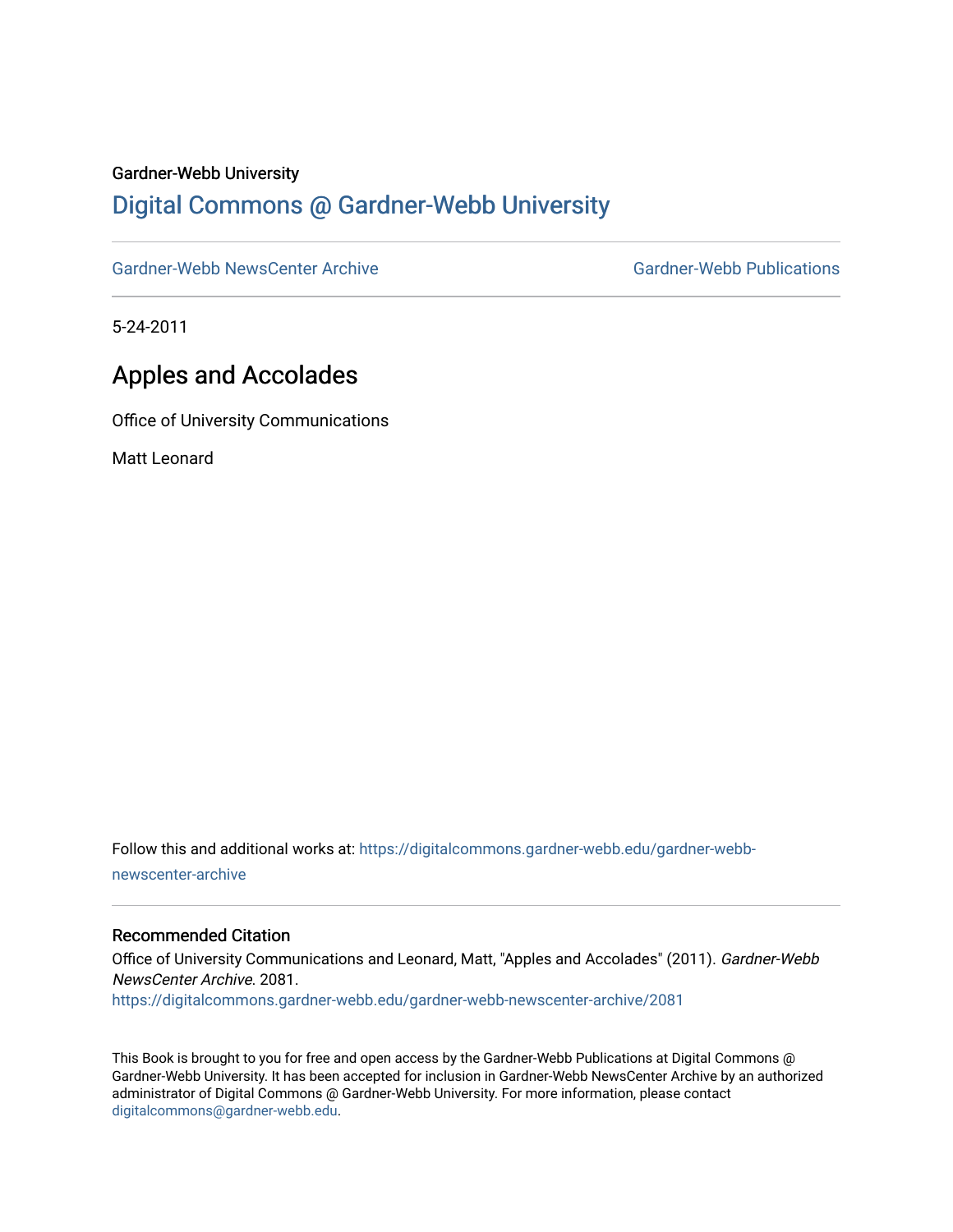# **Apples and Accolades**

**webpublish.gardner-webb.edu**[/newscenter/apples-and-accolades/](https://webpublish.gardner-webb.edu/newscenter/apples-and-accolades/)

Office of University Communications **May 24, 2011** Nay 24, 2011

## *Distinguished Awards Presented at Annual "Apples and Accolades" Ceremony*

BOILING SPRINGS, N.C. – Gardner-Webb University recently honored faculty and staff members for outstanding service to the University at its annual "Apples and Accolades" recognition program. This spring, a new award for excellence in adjunct teaching was added in addition to awards that recognize excellence in full-time teaching, outstanding community engagement, and staff dedication.

The Gardner-Webb Excellence in Teaching Award was presented to Dr. Janet Land, professor of English and director of Gardner-Webb's Center for Excellence in Teaching and Learning. Land was praised for challenging students to think critically for themselves, for her faithful service as Faculty Chair, and for helping other Gardner-Webb teachers achieve their full potential through the Center's resources for teaching development.

This year, the University also created an "Adjunct Faculty Award," celebrating adjuncts' vital role in helping achieve the University's academic mission. This year's winner was Nan Francis Gregg, who has taught classes in the Department of Music since 1975. The Adjunct Award will be named in her honor.

Community Engagement Awards are given in keeping with the Gardner-Webb motto "Pro Deo et Humanitate" (For God and Humanity). Recipients are recognized for their civic responsibility through active participation and service to the community at large. The staff winner of this award was Teresa Davis, secretary in the Office of Christian Life and Service. Davis was praised for her extensive church work, her leadership of Gardner-Webb mission teams, and her ministry to the Gardner-Webb family through prayer and encouragement email blasts. The faculty winner was Dr. Tom Jones, professor of Biology and Dean of the Honors Program. Jones's leadership of honors student service projects and his volunteerism at state and national parks around the country were key factors in his selection.

Staff Member of the Year Awards are presented to those who stand out for their dedication to the university and its students. Annette Simmons, office manager for student activities, was named the female recipient, while Scot Hull, network technician, was the male recipient. Simmons was noted for her positive attitude, her generous volunteerism on and off campus, and her commitment to Gardner-Webb students. Hull, jokingly called "a magician with a mac," was honored for his behind-the-scenes work to keep Gardner-Webb's electronic networks running smoothly, as well as his sense of humor and committed work ethic.